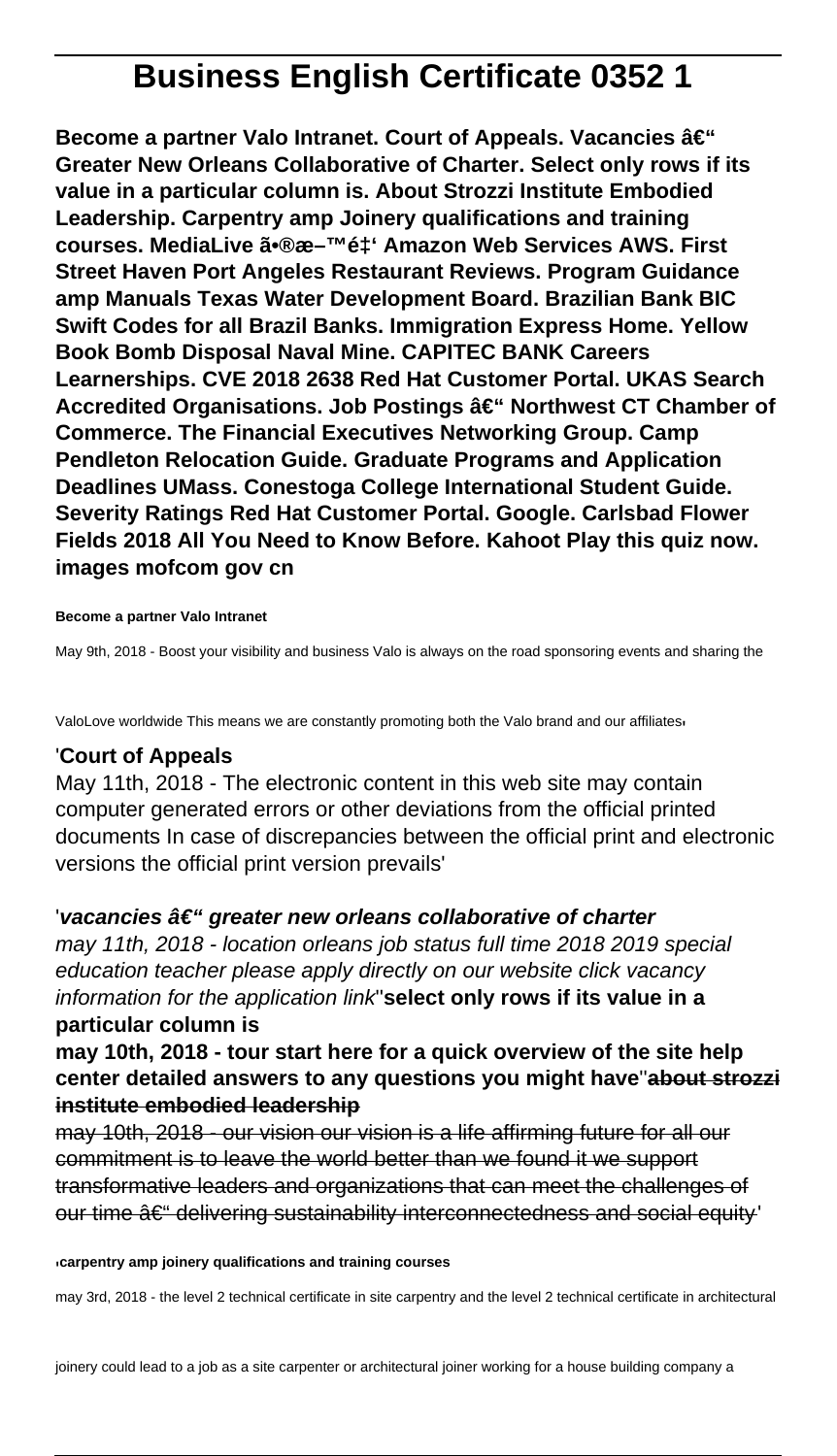property development company or as part of a small business repairing and refurbishing buildings'

<sub>'</sub>MediaLive 㕮料金 Amazon Web Services AWS

May 10th, 2018 - AWS Elemental MediaLive

㕧㕯次㕮デã,£ãƒ¡ã{¾ã{§ãƒ¾ã•«å¾"釕誺金制ã,'ã•"å^©ç"¨ã•"㕟ã• ã•'㕾ã•™ å

¥åŠ›ã€•å‡ºåŠ›ã€•ã,¢ãƒ‰ã,ªãƒ<sup>3</sup>機能〕ã,¢ã,¤ãƒ‰ãƒ«ãƒªã,½ãƒ¼ã,½ê€•デーã,¿è»¢é<del>G°**ã5**RS</del>T

#### **STREET HAVEN PORT ANGELES RESTAURANT REVIEWS**

MAY 11TH, 2018 - FIRST STREET HAVEN PORT ANGELES SEE 398 UNBIASED REVIEWS OF FIRST STREET HAVEN RATED 4 5 OF 5 ON TRIPADVISOR AND RANKED 3 OF 122 RESTAURANTS IN PORT ANGELES''**Program Guidance Amp Manuals Texas Water Development Board**

May 10th, 2018 - Program Guidance Amp Manuals Currently Under Construction Guidance And Forms Library''**BRAZILIAN BANK BIC SWIFT CODES FOR ALL BRAZIL BANKS**

MAY 11TH, 2018 - FIND BANK SWIFT CODE OR BIC FOR ANY BANK LOOK UP SWIFT CODE FOR THE BANKS IN OUR DIRECTORY OR ELSE SIMPLY ASK US BY SUBMITTING A QUESTION'

## ' **immigration express home**

may 7th, 2018 - immigration express has been serving immigrants from around the world since 1984 we provide

all kinds of immigrant service immigrant visa non immigrant visa citizen green card will trust establish a company

and other services'

'**Yellow Book Bomb Disposal Naval Mine May 10th, 2018 - Yellow Book Ebook download as PDF File pdf Text File txt or read book online**''**CAPITEC BANK CAREERS LEARNERSHIPS**

**MAY 9TH, 2018 - I'M MNCEDISI THEOPHELUS MAKELENI HAVING THIS LEANER SHIP WILL HELP ME TO CHANGE MY FAMILY'S BACK ROUND MAKE MY GOAL AND DREAM COME TRUE ON LEARNING GAINING EXPERIENCE GROWING WITHIN CORPORATE AND BANKING INDUSTRY I HAVE MATRIC I DID COMMERCE AT SCHOOL AND I WAS IN A LEARNER SHIP AT VAAL BUSINESS BROKERS DOING AUDIT BUT FINISH THE LEARNER**''**CVE 2018 2638 Red Hat Customer Portal**

May 7th, 2018 - Log In Your Red Hat Account Gives You Access To Your Profile Preferences And Services Depending On Your Status'

'**UKAS SEARCH ACCREDITED ORGANISATIONS** MAY 9TH, 2018 - THIS SITE USES COOKIES BY CONTINUING TO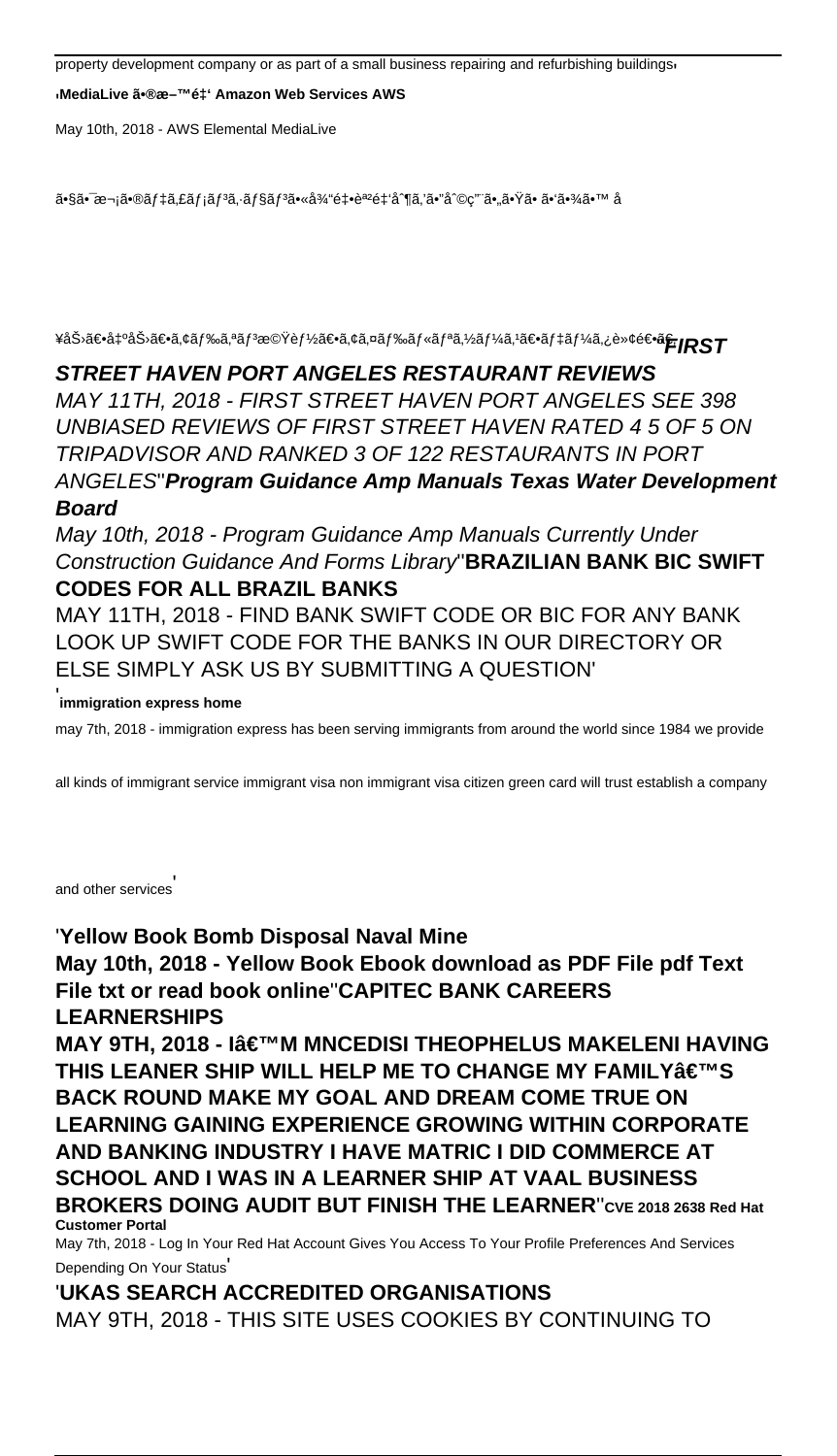BROWSE YOU AGREE TO THE USE OF COOKIES SEE PRIVACY POLICY'

# 'Job Postings â€" Northwest CT Chamber of Commerce

May 9th, 2018 - Current Postings Thomaston Savings Bank – Many Job Opportunities Torrington Savings Bank – Branch Manager I O amp G Industries â€<sup>"</sup> Safety Manager"The Financial Executives Networking **Group**

May 9th, 2018 - Local U S Chapters The Financial Executives Networking Group Has Chapter Chairs Located In 80 Major Cities Across The Continental United States 12 International Chapters And 40 Special Interest Groups'

## '**Camp Pendleton Relocation Guide**

May 10th, 2018 - Camp Pendleton Www Pendleton Marines Mil WELCOME WELCOME CONTENTS U S MARINES PHOTO BY LANCE CPL RYAN CARPENTER 6WELCOME TO MARINE CORPS BASE CAMP PENDLETON 4 7ARRIVAL 5 12SERVICES 10 16MARINE CORPS COMMUNITY SERVICES 14 2016 MARCOA Publishing Inc P O Box 509100 San Diego CA 92150 9100 18RECREATION 16 858 695'

## '**Graduate Programs And Application Deadlines UMass**

May 6th, 2018 - The Graduate School Has Established February 1 For Summer Fall Admission As The Latest Deadline For Submitting A Completed Application However Many Programs Have Established Earlier Deadlines''**Conestoga College International Student Guide** May 7th, 2018 - T2202A The T2202A or Tuition Education amp Textbook Amounts Certificate is an income tax form issued annually recognizing education related activity within the tax calendar year'

### '**SEVERITY RATINGS RED HAT CUSTOMER PORTAL**

MAY 10TH, 2018 - SEVERITY RATINGS UNDERSTANDING RED HAT SECURITY RATINGS RED HAT

PRODUCT SECURITY RATES THE IMPACT OF SECURITY ISSUES FOUND IN RED HAT PRODUCTS USING

A FOUR POINT SCALE LOW MODERATE IMPORTANT AND CRITICAL AS WELL AS COMMON

VULNERABILITY SCORING SYSTEM CVSS BASE SCORES'

'**google**

may 10th, 2018 - search the world s information including webpages images